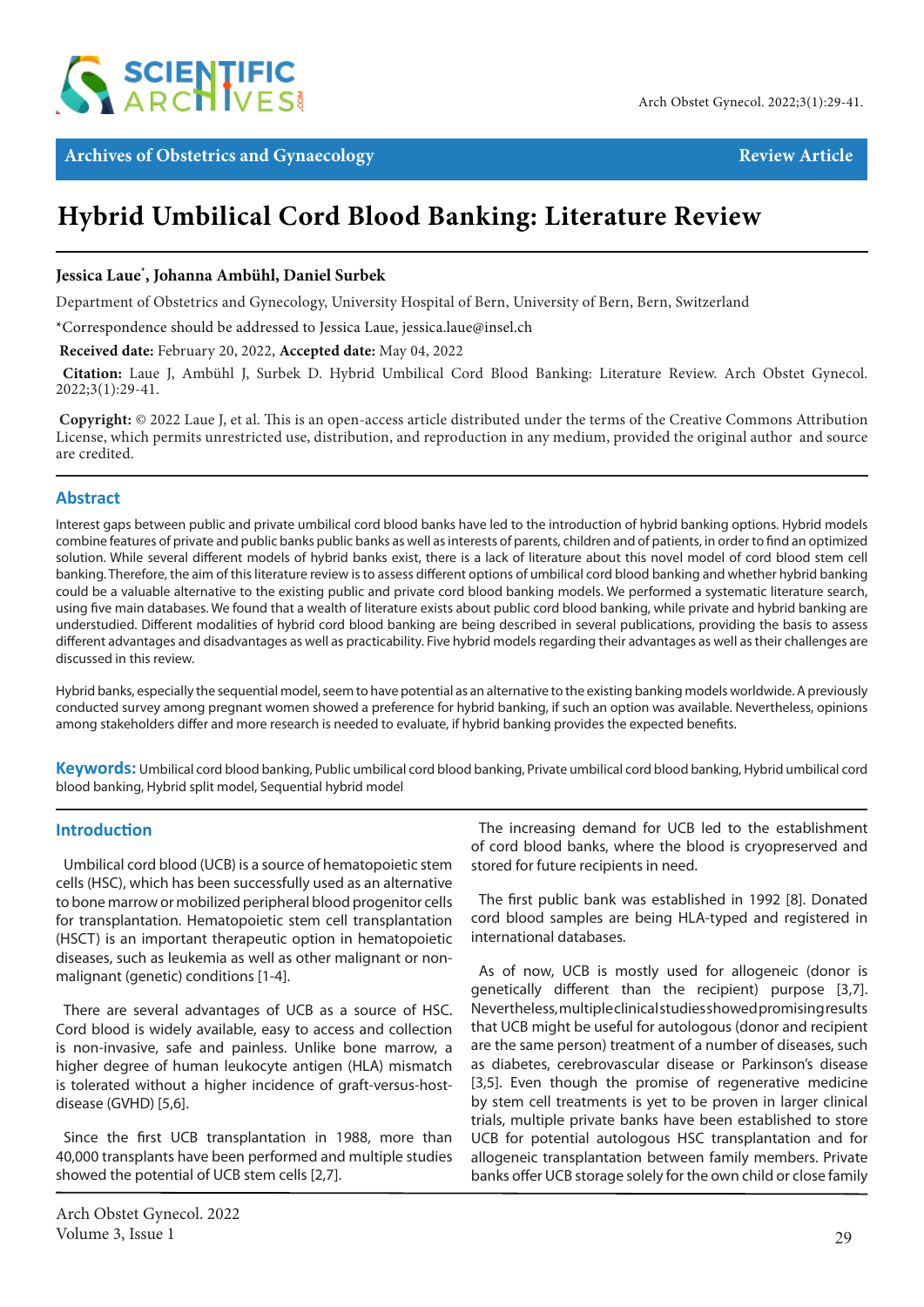members, raising a storage fee for their service [5]. While HSC transplantation from UCB between HLA-identical siblings is an ideal stem cell option, HLA-haploidentical transplantation has become more widely used for different indications if there is no HLA-identical donor, paving the way for an increasing number of UCB transplantation between close family members.

The increasing number of private banks is controversially discussed, as it poses a challenge for public banks to enlarge their inventory, and indications for autologous UCB transplants are currently remote [9].

Given the fact that these tensions may even increase if indications or the demand for autologous grafting expand, an improved solution is needed [1]. In order to do so, a third banking model, called hybrid banking, was introduced. Some countries have already launched hybrid banks, whereas in Switzerland only public or private banking options are available so far. This initial situation led to the research question of this literature review: "Hybrid umbilical cord blood banking: A new model of cord blood storage?"

Different hybrid models will be discussed in this review, weighing their advantages and disadvantages, with the aim to assess the possible future role of hybrid banks upon other existing banking options.

## **Methods**

For this literature review, five databases were mainly searched; Pubmed, Ovid Medline, Scopus, Embase, and Google Scholar. The search strategy included the keywords (umbilical) cord blood bank, umbilical cord blood transplantation (UCBT), hybrid bank, allogeneic-autologous bank, public-private bank, crossover bank, mixed bank, donatable family bank and their combinations. As controlled vocabulary, the MeSHterms "Cord Blood Stem Cell Transplantation"[Mesh] and "Fetal Blood"[Mesh] AND "Blood Banks"[Mesh] were used.

Additionally, references of articles were looked at to check the integrity of the research and to identify further relevant articles. Results were limited to English articles between 1990 and today. Last search was executed on February 12, 2021.

To obtain updated information on cord blood banking in Switzerland, the Swiss Blood Stem Cells (SBSC) from the Swiss Red Cross was contacted via mail.

In total, 327 articles were screened. Among them, 67 were relevant for this review.

## **UCB as a Source of Stem Cells**

Stem cells are the basic unit of the body. When stem cells divide, they give either rise to new stem cells (self-renewal) or specialized cells with a more specific function (differentiation),

such as blood cells, cells of the heart muscle, brain or bone. Totipotent stem cells can differentiate into any cell of the body. This ability to generate new cell types is limited to stem cells, making them an interesting area of research for transplant and regenerative medicine [10]. Umbilical cord blood is a source of multipotent hematopoietic stem cells (HSC), which can primarily differentiate into the three cell lineages of blood cells: erythroid, myeloid and lymphoid [11]. HSC transplantation is used in clinical application to restore the hematopoietic system and/or the immunological function *in vivo* [3]. HSC have been successfully used to treat diseases, including leukemias, lymphomas, hemoglobinopathies, immunodeficiencies, myelodysplastic and myeloproliferative syndromes and disorders of metabolism [7,12,13].

Compared to bone marrow or mobilized peripheral blood progenitor cells, UCB shows several advantages. First, collection is non-invasive, painless and very safe. Because UCB can be cryopreserved for years, it provides a readily accessible source of stem cells [5,14]. Second, the incidence of GVHD is low, even without full HLA matching [7]. This is due to the fact that the cellular transplants in newborn UCB (T-cell compartment) are less immunogenic than those from adolescent or adult donors. Human leucocyte antigen (HLA) matching is an important determinant for the success of transplants; the higher the compatibility, the better the outcome [9]. However, with UCB, HLA compatibility is less relevant than with bone marrow transplant (BMT). Furthermore, cord blood stem cells have a higher proliferative potential than bone marrow cells and collection is ethically unproblematic [11].

The main downside of UCB use is the limited cell volume, which may be an obstacle for successful UCB transplantation in adults and adolescents [7]. Moreover, delayed stem cell recovery and higher graft failure was observed [5]. Delayed stem cell recovery describes the issue that compared to bone marrow or peripheral blood transplants, more time is required for the transplanted UCB stem cells to settle in the recipient's bone marrow and to produce normal blood cells [15].

Methods to improve speed of engraftment and decrease transplant related mortality (TRM) are currently under research. The practice of "double cord" transplantation, using combined cord blood units from two donors, has led to the increasing application of UCBT in adults. Other strategies that are being investigated include *in vitro* expansion of cells as well as enhanced homing techniques [5,14,16,17]. When stem cells are infused via intra-venous injection, the cells need to migrate and home to the bone marrow. Methods that improve the homing capacity increase the success of cord blood transplants [2].

Besides being a rich source of HSC, UCB has also been found to be a source of non-HSC, such as mesenchymal stromal cells (MSC), T-regulatory cells (Treg), dendritic cells (DC) and natural killer (NK) cells [3]. MSC can differentiate into various tissues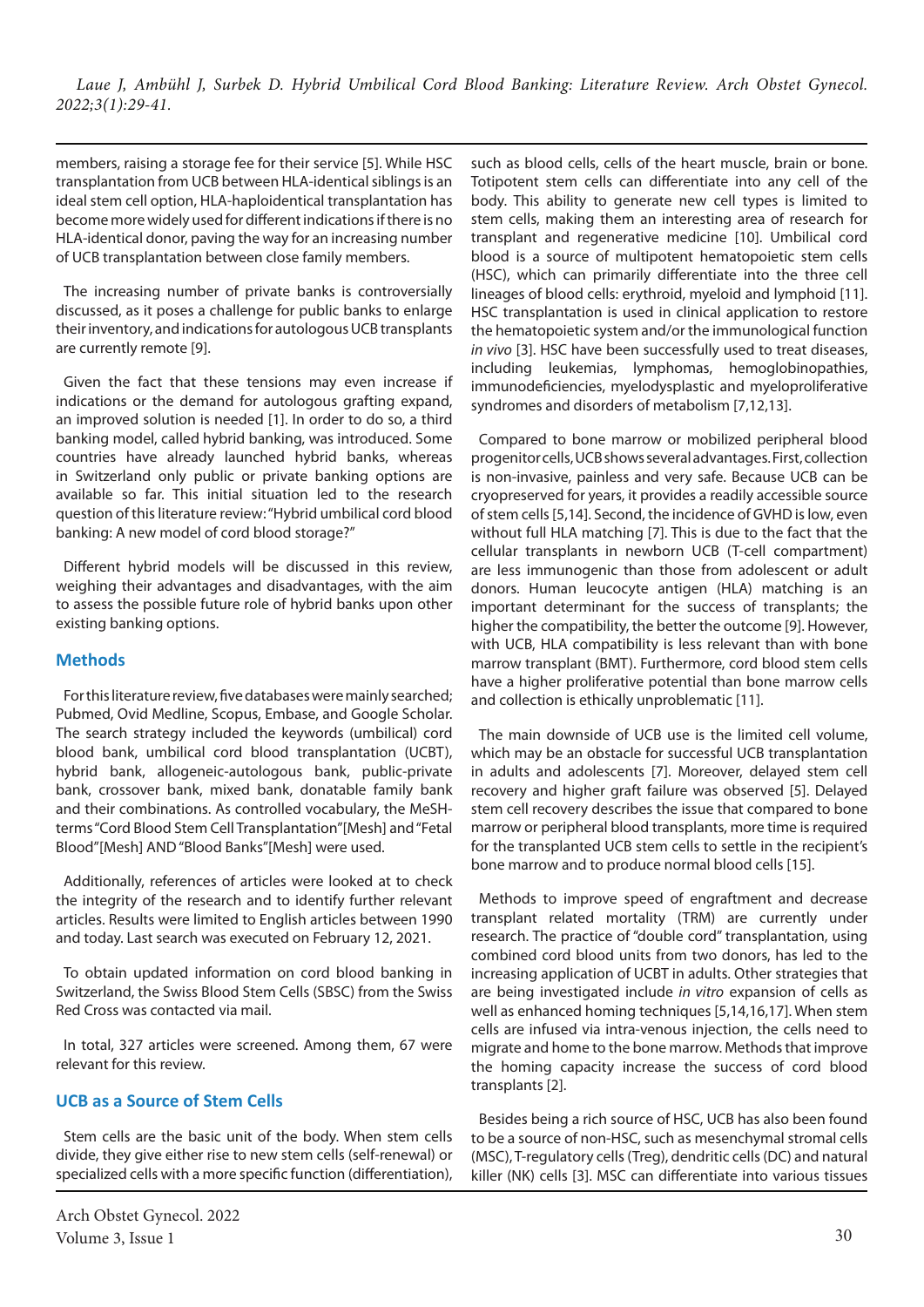including liver, pancreas, neurons, cartilage, bone and muscle, which might play a future role in cell therapy and regenerative medicine. Ongoing research shows promising results for Parkinson's and Alzheimer's disease, Huntington, Brain Injury, Cerebral Palsy, Autism, and other conditions [4,5,15].

For example, umbilical cord blood derived MSC have shown promising results in ameliorating traumatic brain injury (TBI) symptoms in preclinical trials. MSC can promote brain development and may differentiate into neural cell types. Neonatal brain injury, especially TBI and Hypoxic-Ischemic Encephalopathy (HIE), can cause severe disabilities and even death. Treatment options are currently very limited, therefore autologous or allogeneic stem cell infusions could be a potential therapeutic approach. Advantages of autologous transplantation are that the cells are readily available and the transplanted cells are genetically identical to the recipient, immunosuppressants are thus not required [18,19].

Furthermore, several randomized controlled trials demonstrated that treatment of cerebral palsy with umbilical cord mesenchymal cells was safe and effective. While no serious adverse events (AE) were observed, results indicated significant improvements in gross motor and comprehensive functions [20-23]. However, these studies have some limitations. First, numbers of participants were rather small, with heterogeneity of patients within groups. Second, different scoring systems at varied time points were used in the individual trials, making it hard to compare the studies among each other. Taken together, despite showing promising results, more studies that enroll larger numbers of patients and report more standardized outcomes following transplantation are needed before conclusions about efficacy can be drawn more clearly [24].

In light of the current pandemic, UCB-derived or cord tissuederived MSC are under research for treating COVID-19. Apart from the known immunomodulatory effects, MSC have been shown to decrease fibrosis, apoptosis and to induce tissue regeneration, specifically in the lungs. These properties make the use of UC-MSC an interesting therapeutical approach. Preliminary study results are encouraging, but additional research is needed to prove safety and efficiency [25].

## **Umbilical Cord Blood Banking**

Over the years various models of cord blood banks have been developed. The two most commonly known options are public and private/family banking.

By now, over 40,000 UCB transplantations had been performed worldwide for the treatment of around 80 medical disorders. Approximately 800,000 UCB units are stored in public banks worldwide, while more than 4 million units are stored in private banks [2].

In Switzerland, one public bank and several private banks are currently running. The public bank is composed of four collection centers (obstetrical clinics of Basel, Bern, Geneva and Aarau), and two storage facilities in Basel and Geneva. The public bank and its` centers are coordinated by Swisscord, a commission of the Swiss Red Cross Transfusion organization [26]. By the end of 2020, a total of 5,077 UCB units were stored and registered in the public inventory in Switzerland. As shown in Figure 1, a steady increase has been observed over the last years.



Arch Obstet Gynecol. 2022 Volume 3, Issue 1  $31$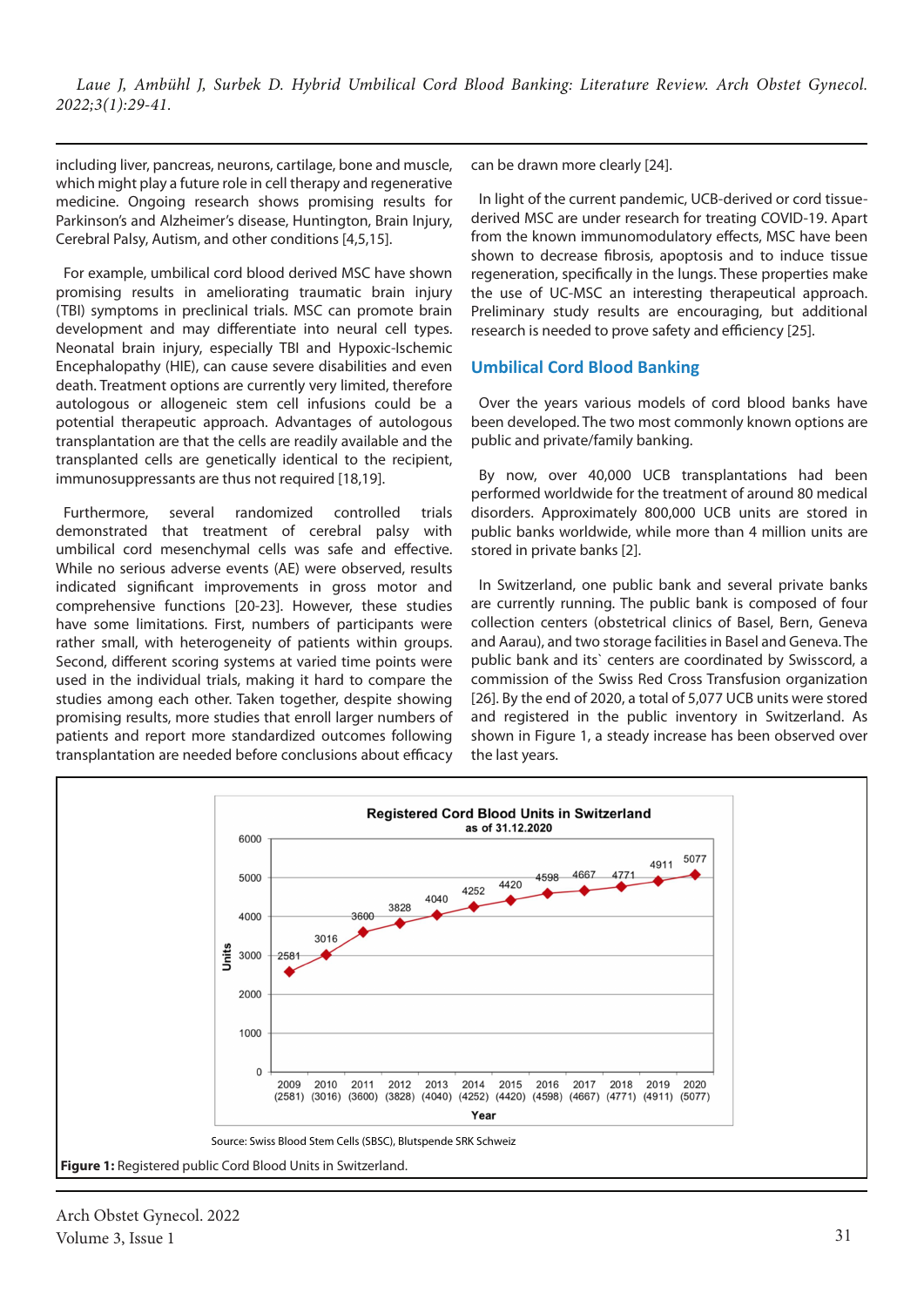In some countries, including Switzerland, forms of hybrid banking have been developed. Hybrid banks blur the line between the binary of public and private banking, combining aspects of both models.

Most countries apply one or more of the above-mentioned cord blood banking options. In the following paragraphs, these models will be discussed.

## **Public banking**

Public banks store donated umbilical cord blood for allogeneic use. Costs of collection and storage are covered by the bank, financed through the sale of the cord blood units and supported by the government or foundations [27].

UCB units stored in public banks must meet specific quality criteria, such as a minimum nucleated cell count and volume. In addition to that, collected cord blood needs to be free from microbial contamination and the infant's birth data must be documented to rule out any communicable diseases. Likewise, a maternal blood sample, as well as the medical and genetic history of the family must be obtained [28]. If quality requirements are not fulfilled, the UCB is discarded or used for research, if parents give consent to do so. According to Guilcher et al., only about 25-40% of the UCB collected meet these criteria [27,29].

During the storage process, the UCB unit is being HLA-typed and the data is put in a registry. This registry can be searched internationally and if a match is found, the cord blood unit will be discharged in exchange of a release fee [30].

There are three prominent organizations for UCB banking in Europe: Eurocord, Netcord/FACT, and JACIE [29].

UCB stored and registered in international stem cell registries often provide stem cells with rare HLA alleles, which can be hardly found in bone marrow registries. The chance of a sibling being a full HLA match is 25%, and given the small size of modern families, there is a significant proportion of patients (40-50%) for whom neither a sibling donor nor an unrelated bone marrow donor can be found. This is one of the reasons why public cord blood banks were established [11,31].

Nevertheless, public UCB banks still face an underrepresentation of ethnic minority groups, for which it is consequently difficult to find a suitable donor. This trend is furthermore promoted by the rapid growth of private banks, threatening the supply of cord blood to the public system [31].

By increasing the size of the database, the probability of finding a matching donor is ameliorated. On the other hand, the benefits in terms of a greater number of transplants must be weighed against the additional costs. Querol et al. showed that an inventory of around 1 or 2 units per 1000 population would result in high probabilities of good (5/6 alleles) HLA matches [31].

Indeed, financing of public banks is a challenge. Not every country supports public banks. In Taiwan, for example, government does not fund umbilical cord blood banks [30]. And even with financial support, UCB storage is very expensive, so sustainable funding may be an issue.

Despite these difficulties, public banking is currently the recommended model by most stakeholders [7,11,32-34]. Allogeneic transplant of cord blood has proved to be useful in various diseases, and donation is seen as an act of solidarity for the common good. The greatest disadvantage is that the cord blood might not be available for the donor or his/her family. However, in consideration of the current indications for UCBT, the chance of private cord blood being used is quite low [12], estimations range from 1:400 to 1:2500 [35,36]. Moreover, if the unit has not been released yet, it would still be accessible for personal use. The patient's family were obligated to pay for the service like everyone else, though [34].

## **Private banking**

Private cord blood banks are usually for-profit enterprises that offer UCB storage exclusively for the child or family members [29]. For this service, parents generally pay an upfront collection fee, in addition to the annual payments for the ongoing storage [37]. The main benefit of this model is the exclusive accessibility and the immediate availability of the cord blood, should need arise. When public banking is not available, private banking may be the only option to store UCB [27]. For example, Taiwan and India have mostly established private banks because systematic public stem cell banks were neither funded nor promoted by the governments [30,38]. Furthermore, even in countries such as Switzerland where public banking is well established, only women giving birth in one of the four obstetrical clinics, which are also collection centers of the Swiss UCB bank, can donate the UCB at birth. This represents only around 10% of all deliveries in Switzerland, leaving a large gap of almost 90% of women who are not able to donate and store the UCB of their new born. This inequality is problematic from an ethical point of view, also because their families do not get the chance to benefit from a publicly stored unit of the new born, if the need arises.

Also, if the strict inclusion criteria for public banking are not met, private banks still offer parents an opportunity to store their child's cord blood, because private banking conditions are less restrictive [27]. Specifically, public banks only store UCB with a large nucleated cell number for economic reasons, as the probability of being able to release and sell it increases with higher cell number.

At the same time, exclusive accessibility is one of the major points of private banking being discussed. By the end of 2013,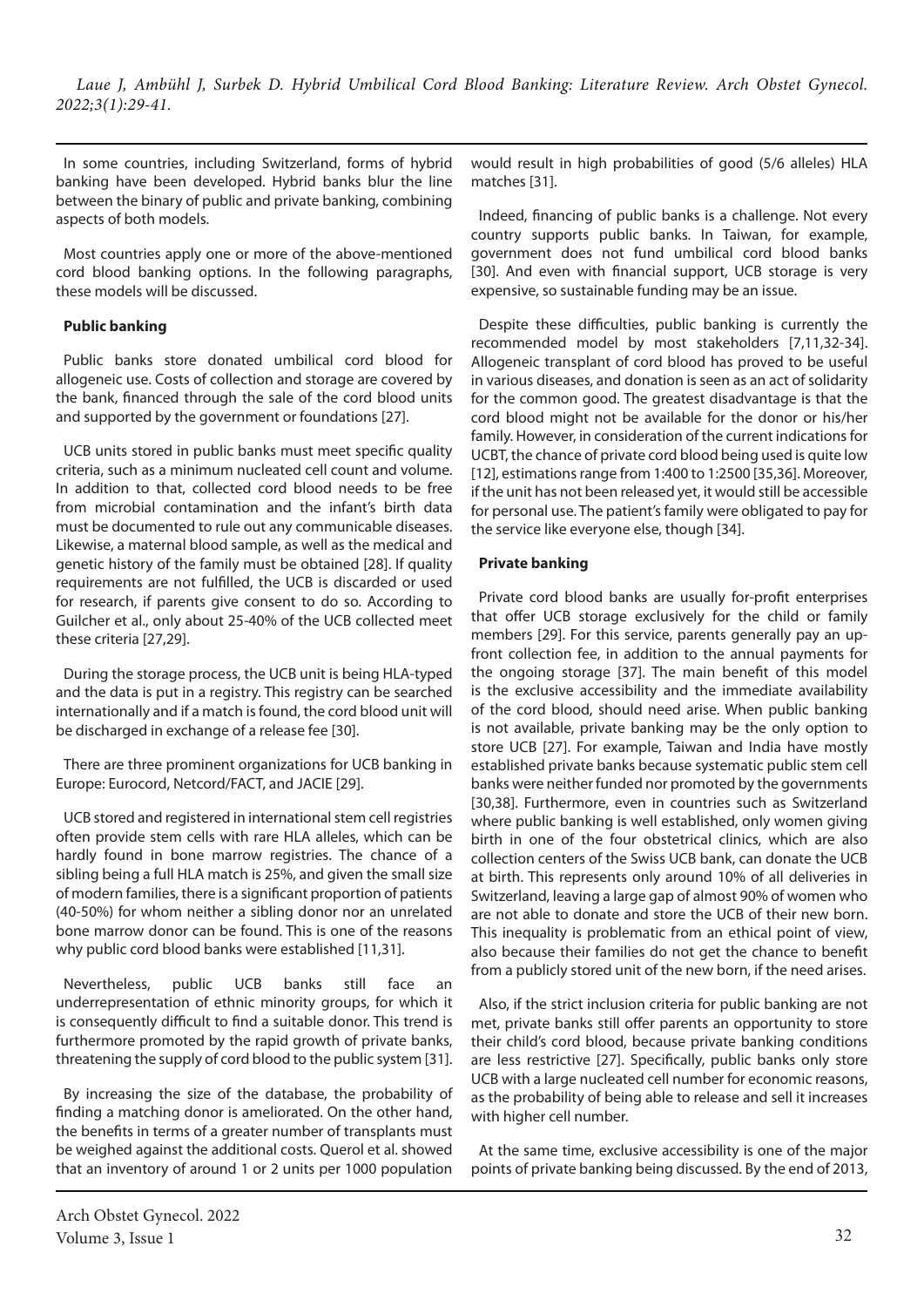the inventory of private banks was about 6 times higher than of public banks, yet public banks have released about 30 times more units for transplantation [16].

Today, the principal indication for private banking is direct UCB donation for a sibling with a known disease that can be treated with HSCT. In this case, the healthy sibling's cord blood is stored exclusively for his sick brother or sister. However, most public banks (when available in the area) offer directed family banking too [27].

UCBT is currently in many cases unsuitable for autologous use. In leukemia, for instance, pre-leukemic cells may be present in fetal blood already at birth, before the child develops the full-blown disease [39]. In malignant diseases, allogeneic transplantation has the advantage that the donor's immune cells can eliminate the patient's residual malignant cells through the graft-versus-leukemia (GVL) effect. Autologous cord blood can generally not be used to treat a genetic disorder because HSC in the cord blood carry the same genetic defects as the patient [40].

Autologous CBT shows potential in the field of regenerative medicine. It is hoped that acquired diseases like perinatal brain damage, Parkinson's or Neuroblastoma can be treated with it. Emerging study results are encouraging, which explains the attractiveness of the private banking market. However, autologous cord blood transplantation is predominantly still experimental and lacks sufficient evidence for general application at this point [33,41].

In this regard, it seems of high importance that the parents are appropriately informed about the advantages and disadvantages of private and public UCB storage before they make a decision [16,27].

Private banking is associated with significant costs for the family [27], and there is a risk that a bank stops trading or goes bankrupt [42]. Kaimal and colleagues have calculated cost-effectiveness of private banking. They concluded that it is not cost-effective, and that it only becomes economical when banking costs less than \$262 or the likelihood of a child needing a stem cell transplant is greater than 1 in 110 [35]. In comparison, however, public banking is also not cost-effective, if all-over real cost calculations are being made.

Nevertheless, parents must be informed about the option of private UCB storage and should consider the opportunity to store the cord blood of their child at birth, as research is emerging rapidly and there is no second chance to collect these cells [3].

That said, the American college of obstetricians and gynecologists (ACOG) as well as other stakeholders do not recommend private banking for low-risk families, since evidence of indication is currently lacking. If an identified

family member might need HSCT, private banking should be encouraged [7].

#### **Hybrid banking**

Hybrid banking is a general term for banking practices that combine elements of public and private storage [43]. The common denominator is the aim to make otherwise privately stored UCB units available to the public, thus increasing the diversity and quantity of cord blood for donation. Different models of hybrid banking exist around the world, which will be explained in the following sections.

**Public-Private Integration:** In this form of hybrid banking, the blood bank runs both; a public and a private sector. The donated blood in the public sector is owned by the bank and can be used for allogeneic transplants as well as clinical trials and research. The privately stored cord blood belongs to the customer, thus can be used for his/her service only. Earnings from the private sector financially support the public storage. This form of hybrid banking is typically used to cope with funding shortfalls, which is particularly eminent when public banking is not supported by the government [30,44].

One benefit of this hybrid banking model is the active promotion and collaboration with transplantation centers and various stakeholders through the public sector. The extensive network with multiple institutions has led to an increased number of cord blood transplants [30].

Such model of private-public partnership was established in Taiwan [30] as well as in China, for instance. In China, publicprivate integration banks are politically supported by the government. The aim was to cope with funding shortages in an ethically acceptable way [45]. Despite that, it can be observed that cord blood stocked in private banks exceeds the number of publicly stored units in every bank in China. This might be a result of the parents` strong belief that their child's cord blood could be of personal use in the future. To curb this trend, it has been proposed to define an appropriate ratio of public to private storage for UCB banks [45].

**Models promoted by national law:** In this hybrid model, the government ensures that a part of the private inventory is made available for public healthcare systems, through the enactment of legislation [43].

In Spain, all cord blood units stored privately are recorded in the official Spanish register of Bone Marrow Donors (REDMO). The register can be searched internationally, and if a match is found, the parents are obliged to release the cord blood, whilst the costs for storage are reimbursed [9].

In Turkey, 25% of privately stored cord blood must be offered to the public system. Every year cord blood banks are inspected by the Ministry of Health to check if these regulations are met.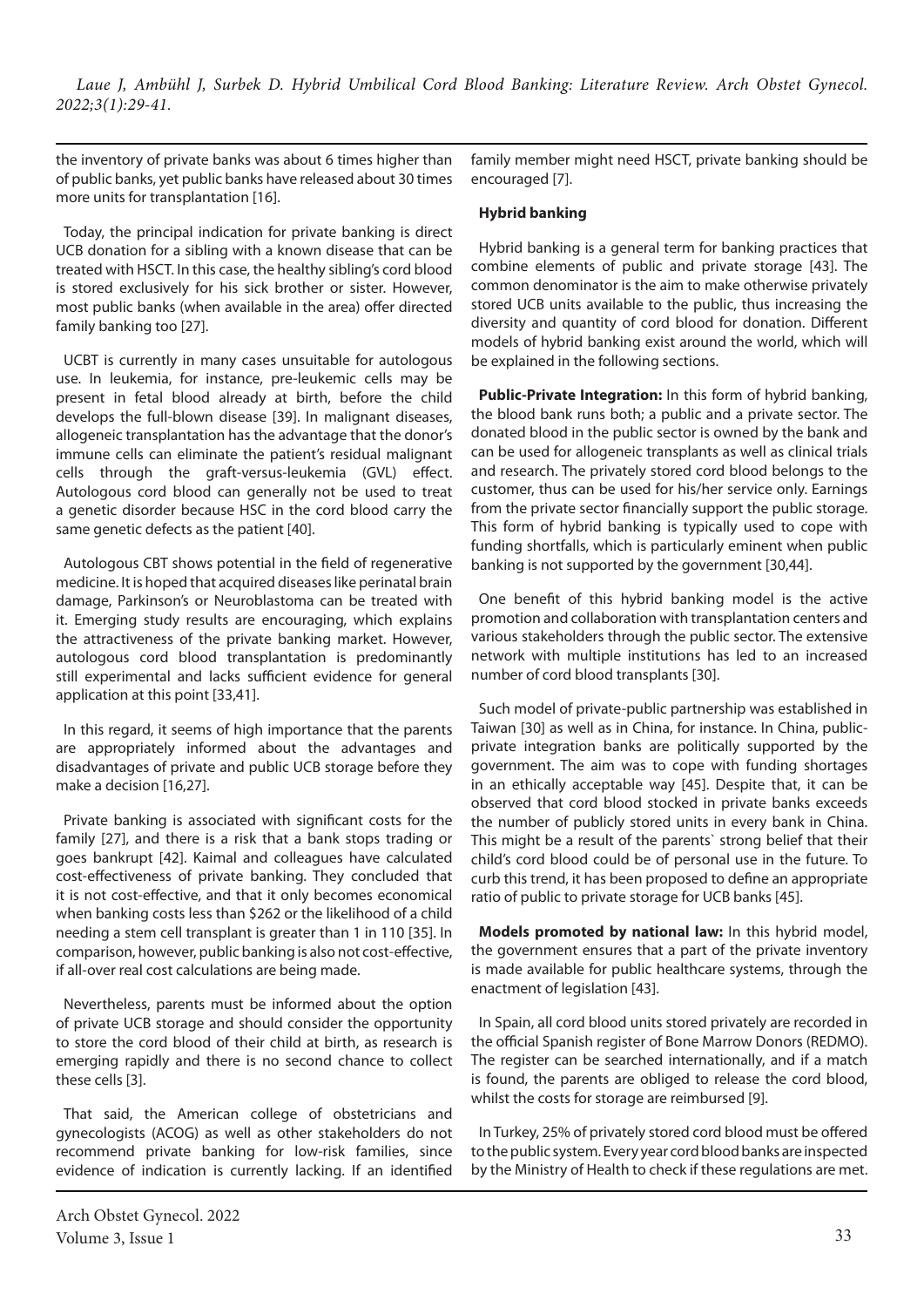This way, the government wants to ensure that public banks have as much units stored as possible [9,40].

**Charitable family banking:** Charitable family banking is an innovative private banking model, known in Taiwan, for instance. The profit from privately stored UCB is used for charitable work such as the free storage of cord blood for high-risk families and ethnic minority groups. The aim is to provide more cord blood units of rare HLA types. This model shows that private banking must not be profit driven, instead it can be used for altruistic purpose [30].

**Split model:** The split model is being offered by the Virgin Health bank in the UK. This hybrid method stores 20% of the UCB unit for private use, whereas the remaining 80% are stored in an inventory available to the public [42,46,47].

Advantage of this model is that otherwise privately stored UCB is made accessible to the public, so the inventory of public banks can be increased. Also, the donated 80% are owned by the bank, which means that the cord blood unit is available immediately for transplant. In addition, Richard Branson, the founder of this model, has warranted that 50% of the profits will be invested in cord blood stem cell research [47]. Since 2018, however, Virgin Health bank closed to new business and changed its name to Precision Cellular Storage. The new business concept focuses on the storage of existing cord blood units only [48-50].

The main downside of the split model is the reduced volume of both cord blood units, so possibly neither part is suitable for transplantation. Proponents of the split model, on the other hand, argue that most likely the donated part would still be accessible, if needed by the donor child or a family member [42].

Apart from that, there is currently ongoing research on *in vitro* expansion of stem cells. Two novel compounds, StemRegenin-1 and nicotinamide, have been identified not only to expand cell count and decrease the time of engraftment, but the expanded cells also contributed to long term-engraftment. However, larger phase II and III studies have not been conducted so far [2,51]. If *in vitro* expansion became a standard procedure, the problem of stem cell shortage would be solved [2,16].

**Donatable family banking / sequential hybrid banking:**  The UCB units are primarily collected for family use. At the same time, the stem cells are being HLA-typed and put in a registry. This registry can be searched worldwide and if a match is found, the parents can decide whether they want to release the cord blood unit or not. If they do so, the storage fees will be refunded. Applying this hybrid model, privately stored cord blood may overcome the problem of taking units out of circulation [30,52]. There are further advantages of this model: all pregnant women have the opportunity for UCB storage and donation, not only those giving birth in a clinic, which is a collection center. Furthermore, UCB units with a nucleated cell number inferior to the required level for public storage can also be stored.

Something to be considered is the volume, quality and accessibility of the units. Private banks do not have the same quality standards as public banks; hence the volume and quality can vary. Also, accessibility is not guaranteed, because consent from the client is needed before release [30].

Besides Taiwan, several banks in Germany have developed this form of hybrid banking. VITA34 offers this as an option called VitaPlusSpende and Eticur calls it Eticur:Kombi [9].

According to VITA34, around 5% of their clients annually opt for the VitaPlus model. Of these units, 20% meet the quality criteria of public banks and have been approved for allogeneic donation [53].

In Switzerland, the commission Swisscord of the Swiss Red Cross recently embarked on a sequential hybrid banking project, together with Swiss Stem Cell Biotech (SSCB) within a public-private-partnership.

## **Discussion**

Cord blood banks increasingly consider models of hybrid UCB banking, which blur the dichotomy between private and public banking. Different forms of hybrid banks have been introduced around the world, with the intention to respond to current challenges in cord blood banking practices.

In many countries, an organized public banking system is not available. Even in countries such as Switzerland, with a well-established public UCB bank, 90% of women do not have access to public banking. Thus, until today, numerous people only have the choice between private banking or discarding the UCB and letting it go to waste [37]. Even though many women would like to donate their child's cord blood, the absence of collecting facilities in their living area is frequently a limiting factor [54].

In India and Taiwan, public banking is not supported by the state. Hence, mostly private banks have established. Hybrid banks seem to be a reasonable alternative for the dichotomous system of public and private banking, combining advantages and overcoming disadvantages of both systems. This may particularly also be a chance for countries that cannot afford to run a public bank. Costs would be covered by private money and public inventory would be increased. Yet, a requirement for the hybrid banking model is informed decision making with a realistic idea of the medical application of UCB [38].

As in Taiwan, where the release fee for a cord blood unit from a public bank is not covered by health insurance, private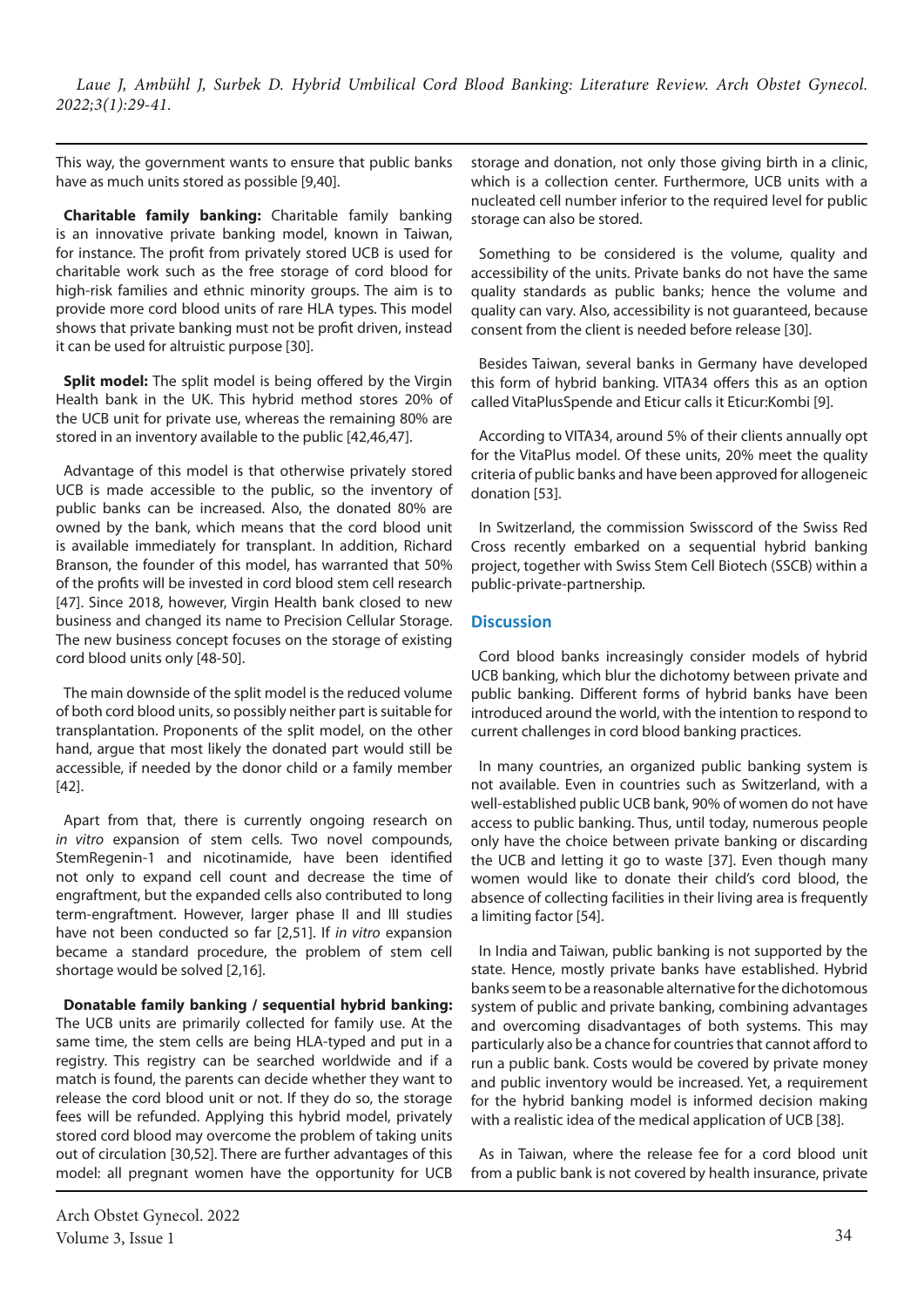banking is the lower-priced option if a cord blood transplant is actually needed. Even though the likelihood of needing a cord blood transplant is quite small, this is another reason why expecting parents opt for private or hybrid banking [30]. In Taiwan, hybrid banks have released more UCB units for transplants than public banks. This illustrates that banking options need to be considered in response to different healthcare systems and governance [30].

Development of hybrid banks can also be seen as a response to the threat of state intervention. In Turkey and Spain, it is regulated by law, what proportion of UCB must be released for public donation [9]. In Italy and France, private banking is banned entirely [32,40]. However, this does not necessarily prevent private banking, as some families choose to store the cord blood in foreign banks [40]. By introducing hybrid models of UCB banks, and thus making privately stored blood available to the public system, private banks try to minimize the need of state intervention [9].

There are some other considerations that will impact the future of hybrid banking models. One factor is the increased application of alternative stem cell sources, such as haploidentical HSCT. Haploidentical HSCT is a newer transplant method, where the donor usually is a close family member, and the HLA-type between donor and recipient is only haploidentical ("half-identical", 50% identical). In this procedure, stem cells can be obtained from UCB, from bone marrow or peripheral blood. Transplantation is followed by chemotherapy and high dose cyclophosphamide to reduce the risk of graft failure and GVHD. Haploidentical HSCT is usually less expensive, providing a further advantage of this method [9,15,41].

As shown in Figure 2, after a steep rise, a decline of UCB transplants has been observed over the last few years in Europe. The number of cord blood transplants performed fell from 841 to 309 from 2010 to 2019. The vast majority of UCBT was used for allogeneic indications, while only zero to six transplants per year were autologous. Conditions treated with autologous UCBT were predominantly non-malignant diseases and solid tumors (Figure not shown) while the main indications for allogeneic transplant were myeloid and lymphoid malignancies (Figure 3).

Despite the decline of UCBT in the last years, cord blood remains an important treatment modality worldwide. Especially for ethnic minority populations or patients who need treatment quickly, UCB might be the only appropriate source of stem cells. Therefore, cord blood banking should be supported regardless of its current rather infrequent use [15].



**Figure 2:** Evolution of Cord Blood Transplants in Europe.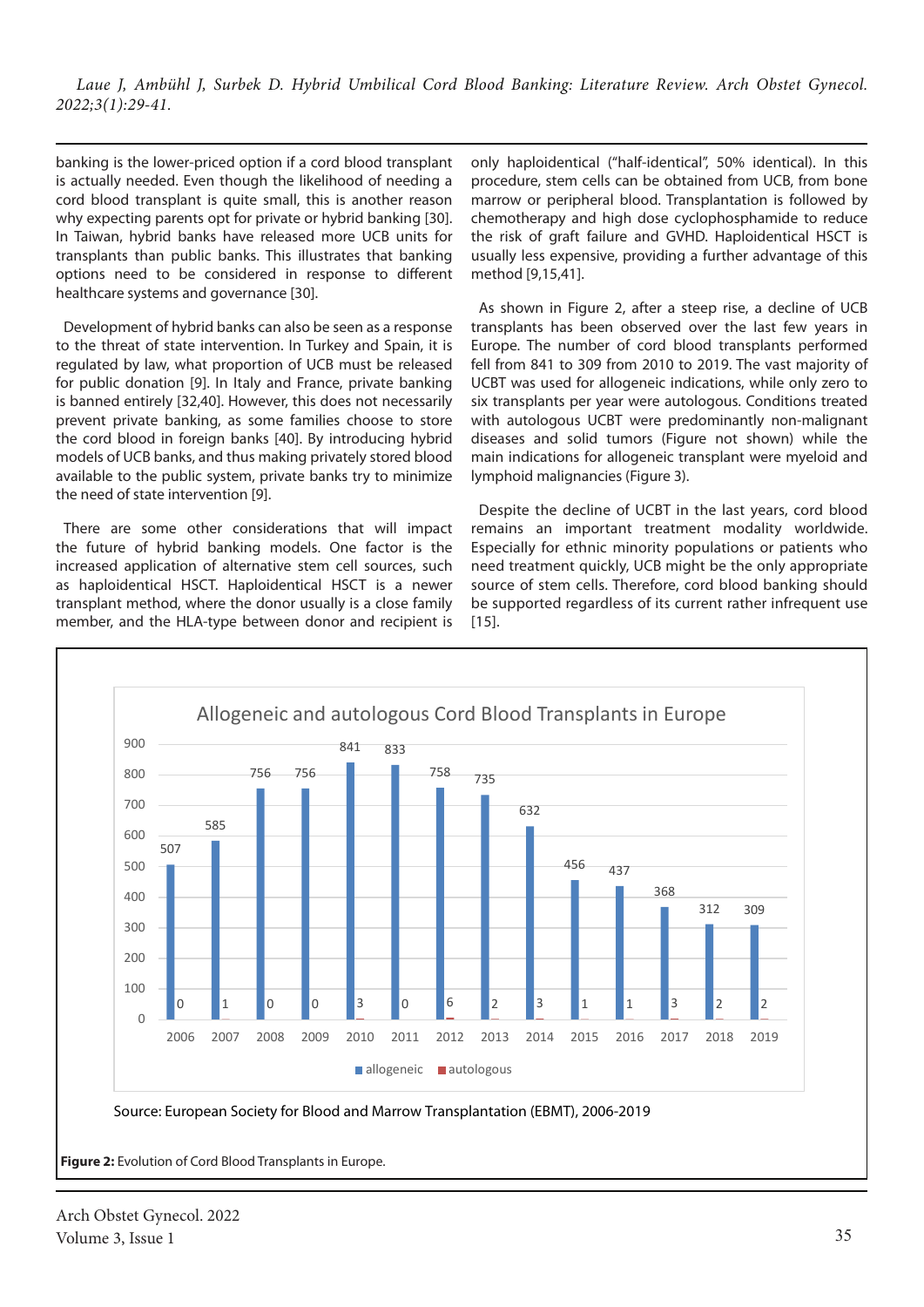

The forthcoming role of (autologous) UCB will also depend on advancement in regenerative medicine [41]. If UCB proves to be beneficial for regenerative therapies, cord blood transplantation, and especially the private banking market, is expected to increase sharply [9].

Katz et al. performed a survey where pregnant women from five different countries (Spain, France, Germany, Italy, and UK) were asked about their attitude and knowledge on cord blood banking. Three banking options were presented: public, private and hybrid. Among those who opted for storage, more than three quarters stated that they would choose public banking. The main reason for this preference was the intent to help others. Only 12% would opt for hybrid banking, because they would not want to miss the one-time chance to store their child's cord blood but still consider donating the blood if an unrelated patient is in need of the unit [54].

However, 80% of the interviewees declared having poor knowledge of cord blood banking, so it is questionable whether they were able to make an informed decision. Moreover, it is not clear if the survey did further specify for which type of hybrid banking the respondents could opt [54].

In addition to that and despite these survey results, it can be observed that the number of privately stored cord blood

Arch Obstet Gynecol. 2022 Volume 3, Issue 1 36

significantly exceeds the number of publicly stored units [2,16].

What are the different aspects of hybrid banking discussed above regarding UCB storage in Switzerland? Which form of hybrid banking would be the most applicable?

In Switzerland, a survey study was performed by Wagner and colleagues. Between 2008 -2009, they conducted a prospective survey on the acceptance of hybrid cord blood banking among actual and potential Swiss donors. Pregnant and non-pregnant women of reproductive age were asked if they would donate or store UCB, and if so, for what banking model they would opt: public, private or hybrid. Results showed that the vast majority accepted UCB collection and would prefer the hybrid banking mode, under the condition to be asked for reconsent before the release of UCB for allogeneic use. Two forms of hybrid banking were proposed; split or sequential, whereas participants showed preference for the sequential model. This decision is probably due to the fact that the participants understood that splitting reduces the cell count and thus its utility [52].

A criticism of this model is the psychological burden on the parents when it comes to deciding whether to release the cord blood to an unrelated patient or not. Some argue that this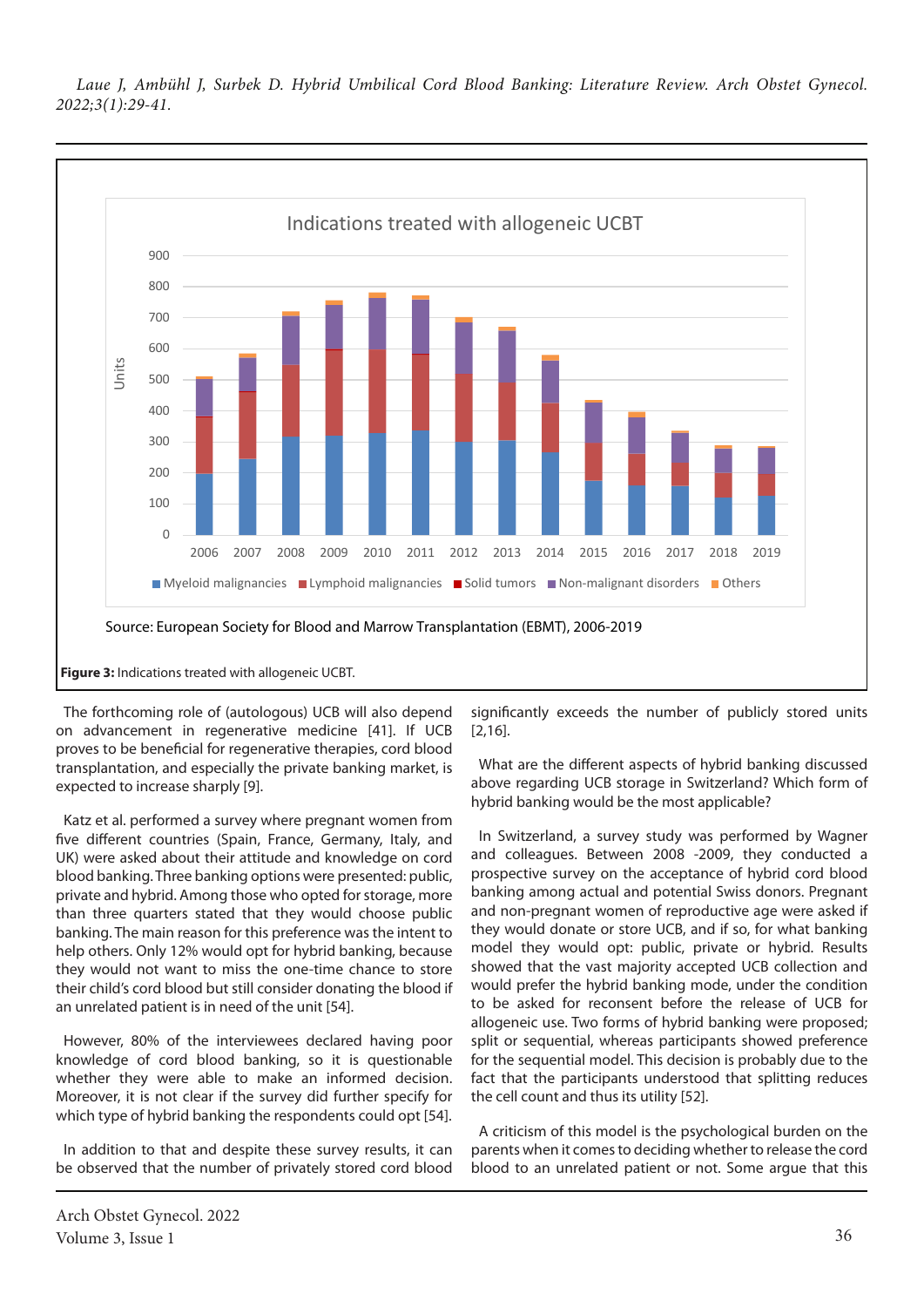| Table 1: Different cord blood banking models and their advantages and disadvantages for customers. |                                                                                                                                                             |                                                                                                                                                                                                                                                                                                                                                                                                  |
|----------------------------------------------------------------------------------------------------|-------------------------------------------------------------------------------------------------------------------------------------------------------------|--------------------------------------------------------------------------------------------------------------------------------------------------------------------------------------------------------------------------------------------------------------------------------------------------------------------------------------------------------------------------------------------------|
| <b>Banking model</b>                                                                               | <b>Advantages</b>                                                                                                                                           | <b>Disadvantages</b>                                                                                                                                                                                                                                                                                                                                                                             |
| <b>PUBLIC BANKING</b>                                                                              | -free of cost for donating parents<br>-inventory can be searched internationally<br>-high quality standards<br>-rare HLA types                              | -funding is needed, lack of financial support,<br>not cost-effective<br>-not available in every country<br>-not available for all women giving birth, only<br>for those in a collection center<br>-many collected UCB units must be discarded<br>before storage because of the high cell<br>number threshold due to economic reasons<br>-UCB may not be available for the donor or<br>his family |
| <b>PRIVATE BANKING</b>                                                                             | -exclusive access for family members<br>-readily available if need arises<br>-low number of discarded UCB units because of<br>lower cell number threshold   | -storage costs paid by parents<br>-UCB unavailable to general public<br>-current indications for autologous use of<br>cord blood are low                                                                                                                                                                                                                                                         |
| <b>HYBRID BANKING</b><br><b>Sequential hybrid banking</b>                                          | -otherwise privately stored UCB is made<br>available to the public / to patients in need<br>-parents can decide whether to release the cord<br>blood or not | -reconsent from owners is needed before<br>release for unrelated transplant<br>-psychological burden<br>-delay between donor identification and<br>transplantation<br>-storage costs (but reimbursed when<br>donated for unrelated transplant)                                                                                                                                                   |
| <b>Split model</b>                                                                                 | -increasing public inventory<br>-no reconsent from parents needed<br>-immediate availability                                                                | -reduced cell volume<br>-storage costs                                                                                                                                                                                                                                                                                                                                                           |
| <b>Charitable family banking</b>                                                                   | -money raised by private banking is used for<br>charitable work                                                                                             |                                                                                                                                                                                                                                                                                                                                                                                                  |
| Models promoted by national law                                                                    | -Increasing public inventory                                                                                                                                | -undermining the freedom of choice                                                                                                                                                                                                                                                                                                                                                               |
| <b>Public-private Integration</b>                                                                  | -Financial support of public banks through<br>income from private storage                                                                                   |                                                                                                                                                                                                                                                                                                                                                                                                  |

burden is morally unacceptable because human lives may be at stake [40]. This topic was also questioned in the prospective survey by Wagner and colleagues. Interestingly, the majority of participants stated that the psychological burden would only be minor to them [52].

Manegold et al., argue that it might be hard to contact the potential donors for follow-up, due to migration, for instance. Another point is the potential delay between transplant request and release, because reconsent from the donor is needed. For these reasons, some argue that a split hybrid banking model would be more feasible [55]. As mentioned above, the major disadvantage of the split model is the reduced cell count and volume in both portions. Here, the

relevance of *in vitro* expansion becomes clear. Many *in vitro* studies and early clinical trials have been initiated and show promising results. However, larger phase II and III studies have not been conducted so far [2,51].

What should be further mentioned, is the concern that the introduction of a hybrid model as the only type of UCB banking might lead to the loss of a relevant proportion of altruistic donors. A survey conducted upon Swiss public cord blood donors led to the conclusion that almost all donors would choose public banking again, due to altruism and the high costs of private banking. Financial contribution in hybrid banking may discourage public donors from donating because they cannot or do not want to pay for storage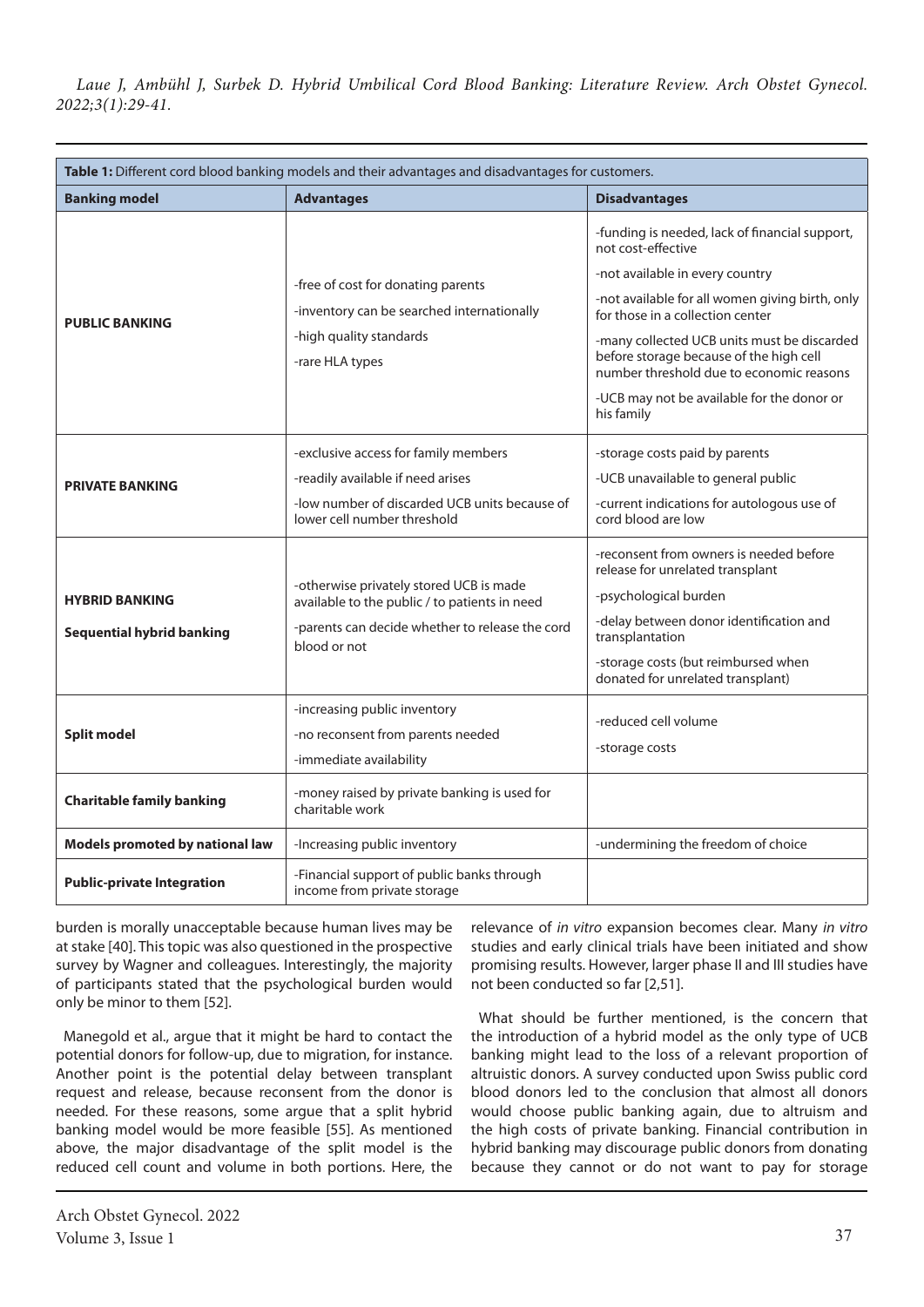[55]. The problem in Switzerland is, however, that 90% of pregnant women in the current public system in Switzerland are deprived from UCB donation. This striking inequality among pregnant women is ethically highly problematic and increasingly difficult to justify.

Another aspect is that public banks often struggle to be financially sustainable, because they only raise money when a cord blood unit is released. Private or hybrid banks, on the other hand, are not confronted with this challenge, as they get paid upon cord blood collection [15].

Financial sustainability is essential for a blood bank to continue to operate. Hence, especially if public banking is not possible, hybrid banking is an efficient approach to be economically self-sufficient, while public inventory can be increased [15].

Another subject of importance is the quality standards. Private banks – although they must have high quality standards to be accredited by authorities – usually store UCB with a lower nucleated cell threshold than public banks, as the economic incentive is diametrically opposite. As with all cellular banking for clinical purpose, high quality standards and stringent quality control are essential for hybrid banks. The searchable inventory should be limited to UCB that meets current public banking accreditation standards [27]. Since CB units frequently cross international borders, it is generally agreed that universal standards in banking practices are a basic condition for a global UCB operation [29,37]. In this regard, Ballen and colleagues presume that the introduction of hybrid banking will be beneficial to improve quality of privately used UCB [16].

All things considered, adequate and transparent information about the different banking options is essential. Parents should be able to make an informed decision, based on correct information and unbiased references [38,56,57].

Multiple studies have shown that many expecting parents are indeed aware of cord blood banking, but knowledge upon donation possibilities, use of UCB and procedures to be followed is quite low. When asked about the source of information, most interviewees mentioned the internet, media, or information leaflets from hospital clinics, while only a minority of women was informed by their obstetrician or gynecologist [57,58]. The larger proportion of women stated that they would like to receive more details on the topic and that their antenatal care provider would be their preferred source of information [56]. Providing more details about UCB may result in better knowledge and thus potentially higher donation rates [58].

For that matter, obstetricians and midwives, as well as pediatricians should be educated about UCB banking to be able to discuss this topic with expecting parents, helping them to make an informed decision [59].

#### **Conclusion**

This literature review aimed to answer the question whether hybrid cord blood banking is a reasonable alternative or addition to the existing banking methods.

Until today, many stakeholders name public banking as the recommended form of cord blood storage. However, they also make clear that recommendations should be reassessed regularly, depending on newly emerging evidence [60]. According to current knowledge, there is only rare indication for autologous use of cord blood, which seems to weaken the justification for private banking. However, with promising ongoing clinical studies, private banks are emerging rapidly, while the existence of public banks is at risk. If not regulated by law, as in Spain and Italy, further UCB might be stored privately and less cord blood units are available to the public. In addition, ongoing funding of public banks seems to be a challenge. In regard to this, hybrid banking might be a good option.

Different forms of hybrid models have been proposed, discussing their advantages and disadvantages.

The split model, first introduced by Virgin Health Bank, shows some promising benefits. Public inventory can be increased while part of the cord blood is stored for private use only. However, the success of the split model largely depends on the development of in-vitro expansion techniques, which are currently still the subject of research. For that reason, utility of the split model is limited at this point.

The sequential model, on the other hand, does not split cord blood units into two separate parts and therefore does not rely on in-vitro expansion methods. It provides parents the opportunity to store their child's cord blood while they still can decide to release the unit for altruistic donation, if needed. Hence, a sequential model of hybrid banking seems to be an interesting option in Switzerland. As a prerequisite the UCB made available to the public must meet the quality criteria of public banks. Standards for minimum cell count as well as testing for transmissible diseases is essential in allogeneic donation. In addition, these standards ensure that if used privately, autologous UCBT is of best quality too.

Furthermore, the owners of the cord blood have to be able to be contacted under short notice, to give consent to release the unit in a defined time of period, if a match is found.

All in all, hybrid banking should not be the only banking option. What has become clear, however, is that the simple division between public and private is not adequate anymore, as multiple banking options in between the two extremes have been introduced.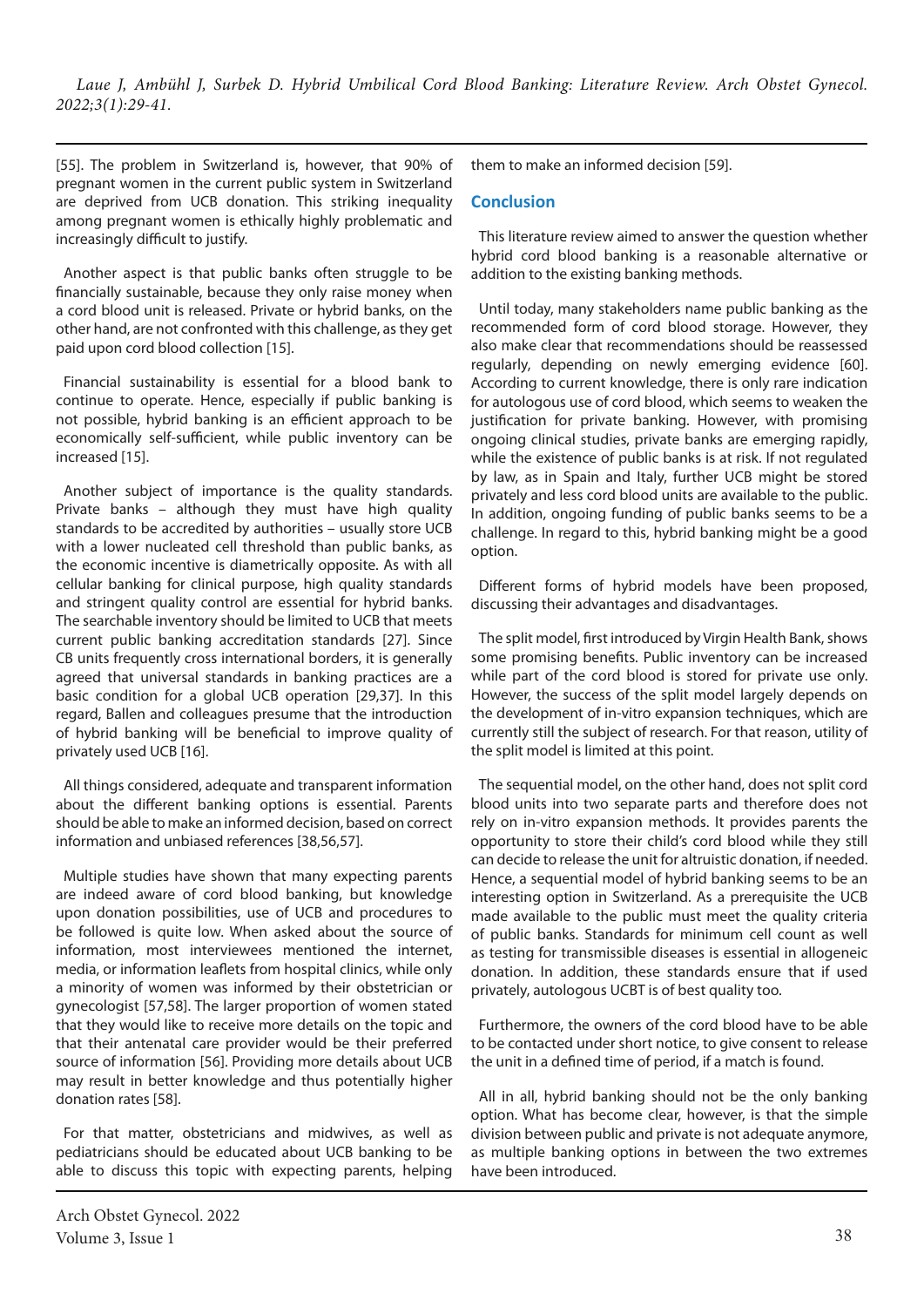In summary, it can be concluded that a sequential hybrid banking model has a high potential as an alternative option to the existing banking methods in Switzerland. The ongoing private-public-partnership between Swiss Red Cross and Swiss Stem Cell Biotech is a promising project, eventually leading to the successful introduction of hybrid UCB banking in Switzerland. This model could serve as example for health care systems around the world.

#### **Acknowledgements**

We would like to thank Johanna Ambühl for her support and Daniel Surbek for his helpful and constructive feedback.

## **Conflicts of Interest**

The authors have nothing to disclose.

#### **References**

1. Stewart CL, Aparicio LC, Kerridge IH. Ethical and legal issues raised by cord blood banking—the challenges of the new bioeconomy. Medical Journal of Australia. 2013 Aug;199(4):290-2.

2. Mayani H, Wagner JE, Broxmeyer HE. Cord blood research, banking, and transplantation: achievements, challenges, and perspectives. Bone Marrow Transplantation. 2020 Jan;55(1):48-61.

3. Butler MG, Menitove JE. Umbilical cord blood banking: an update. Journal of Assisted Reproduction and Genetics. 2011 Aug;28(8):669- 76.

4. Gluckman E. Milestones in umbilical cord blood transplantation. Blood Reviews. 2011 Nov 1;25(6):255-9.

5. Samuel GN, Kerridge IH, O'brien TA. Umbilical cord blood banking: public good or private benefit?. Medical Journal of Australia. 2008 May;188(9):533-5.

6. Danzer E, Holzgreve W, Troeger C, Kostka U, Steimann S, Bitzer J, et al. Attitudes of Swiss mothers toward unrelated umbilical cord blood banking 6 months after donation. Transfusion. 2003 May;43(5):604-8.

7. ACOG Committee Opinion No. 771: Umbilical Cord Blood Banking. Obstetrics & Gynecology 2019;133(3):e249.

8. Sleeboom-Faulkener M, Chang HC. The private, the public and the hybrid in umbilical cord blood banking–a global perspective. New Genetics and Society. 2016 Jul 2;35(3):223-7.

9. O'Connor MA, Samuel G, Jordens C, Kerridge I. Umbilical cord blood banking: beyond the public-private divide. 2012;5.

10. Frequently asked questions about stem cell research [Internet]. Mayo Clinic. [cited 2021 Feb 27];Available on: https://www.mayoclinic. org/tests-procedures/bone-marrow-transplant/in-depth/stem-cells/ art-20048117

11. Sullivan MJ. Banking on cord blood stem cells. Nature Reviews Cancer. 2008 Jul;8(7):555-63.

12. Abdullah Y. Cord blood banking: what nurses and healthcare providers should know. MCN: The American Journal of Maternal/ Child Nursing. 2011 Nov 1;36(6):344-50; quiz 351–2.

13. Brunstein CG, Setubal DC, Wagner JE. Expanding the role of umbilical cord blood transplantation. British journal of haematology. 2007 Apr;137(1):20-35.

14. Gunning J. Umbilical cord cell banking—implications for the future. Toxicology and applied pharmacology. 2005 Sep 1;207(2):538- 43.

15. Kapinos KA, Briscombe B, Gračner T, Strong A, Whaley C, Hoch E, et al. Challenges to the sustainability of the US public cord blood system. Santa Monica (CA): Rand Health; 2017.

16. Ballen KK, Verter F, Kurtzberg J. Umbilical cord blood donation: public or private?. Bone Marrow Transplantation. 2015 Oct;50(10):1271-8.

17. Ballen KK, Gluckman E, Broxmeyer HE. Umbilical cord blood transplantation: the first 25 years and beyond. Blood, The Journal of the American Society of Hematology. 2013 Jul 25;122(4):491-8.

18. Dewan S, Schimmel S, Borlongan CV. Treating childhood traumatic brain injury with autologous stem cell therapy. Expert Opinion on Biological Therapy. 2018 May 4;18(5):515-24.

19. Li J, Yawno T, Sutherland AE, Gurung S, Paton M, McDonald C, et al. Preterm umbilical cord blood derived mesenchymal stem/stromal cells protect preterm white matter brain development against hypoxia-ischemia. Experimental Neurology. 2018 Oct 1;308:120-31.

20. McDonald CA, Fahey MC, Jenkin G, Miller SL. Umbilical cord blood cells for treatment of cerebral palsy; timing and treatment options. Pediatric Research. 2018 Jan;83(1):333-44.

21. Gu J, Huang L, Zhang C, Wang Y, Zhang R, Tu Z, et al. Therapeutic evidence of umbilical cord-derived mesenchymal stem cell transplantation for cerebral palsy: a randomized, controlled trial. Stem Cell Research & Therapy. 2020 Dec;11(1):1-2.

22. Huang L, Zhang C, Gu J, Wu W, Shen Z, Zhou X, et al. A randomized, placebo-controlled trial of human umbilical cord blood mesenchymal stem cell infusion for children with cerebral palsy. Cell Transplantation. 2018 Feb;27(2):325-34.

23. Sun JM, Song AW, Case LE, Mikati MA, Gustafson KE, Simmons R, et al. Effect of autologous cord blood infusion on motor function and brain connectivity in young children with cerebral palsy: a randomized, placebo-controlled trial. Stem cells Translational Medicine. 2017 Dec;6(12):2071-8.

24. Aziz J, Liao G, Adams Z, Rizk M, Shorr R, Allan DS. Systematic review of controlled clinical studies using umbilical cord blood for regenerative therapy: Identifying barriers to assessing efficacy. Cytotherapy. 2019 Nov 1;21(11):1112-21.

25. Rodriguez HC, Gupta M, Cavazos-Escobar E, El-Amin SF, Gupta A. Umbilical cord: an allogenic tissue for potential treatment of COVID-19. Human Cell. 2021 Jan;34(1):1-3.

26. Albertini V, Rizzo C, Castelli D. Cord blood hybrid banking: A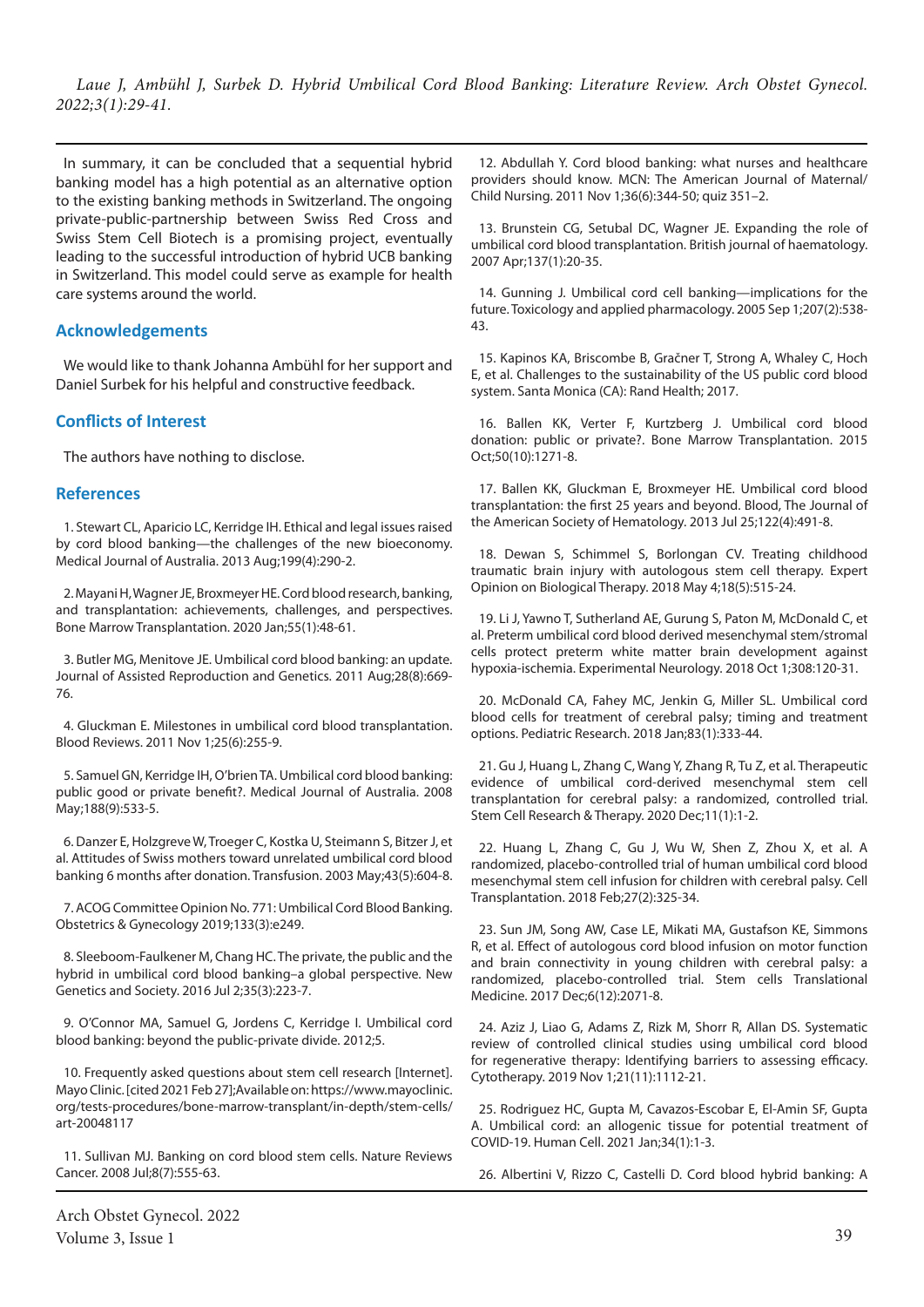swiss project. Cytotherapy. 2017 May 1;19(5):S147.

27. Guilcher GM, Fernandez CV, Joffe S. Are hybrid umbilical cord blood banks really the best of both worlds?. Journal of Medical Ethics. 2015 Mar 1;41(3):272-5.

28. Cord Blood Bank Standards [Internet]. [cited 2021 Apr 10];Available on: http://www.factwebsite.org/cbstandards/

29. Hauskeller C, Beltrame L. The hybrid bioeconomy of umbilical cord blood banking: Re-examining the narrative of opposition between public and private services. BioSocieties. 2016 Dec;11(4):415-34.

30. Chang HC. The multiple roles of cord blood banks in Taiwan: competition and collaboration. New Genetics and Society. 2016 Jul 2;35(3):246-66.

31. Petrini C. Umbilical cord blood banking: from personal donation to international public registries to global bioeconomy. Journal of Blood Medicine. 2014;5:87.

32. Rebulla P, Lecchi L. Towards responsible cord blood banking models. Cell Proliferation. 2011 Apr;44:30-4.

33. Shearer WT, Lubin BH, Cairo MS, Notarangelo LD, Hord J, Crouch G, et al. Cord blood banking for potential future transplantation. Pediatrics. 2017 Nov 1;140(5) :e20172695.

34. Sachdeva A, Gunasekaran V, Malhotra P, Bhurani D, Yadav SP, Radhakrishnan N, et al. Umbilical cord blood banking: Consensus statement of the Indian Academy of Pediatrics. Indian pediatrics. 2018 Jun;55(6):489-94.

35. Kaimal AJ, Smith CC, Laros Jr RK, Caughey AB, Cheng YW. Costeffectiveness of private umbilical cord blood banking. Obstetrics & Gynecology. 2009 Oct 1;114(4):848-55.

36. Nietfeld JJ, Pasquini MC, Logan BR, Verter F, Horowitz MM. Lifetime probabilities of hematopoietic stem cell transplantation in the US. Biology of Blood and Marrow Transplantation. 2008 Mar 1;14(3):316-22.

37. Armitage S. Cord blood banking standards: autologous versus altruistic. Frontiers in Medicine. 2016 Jan 8;2:94.

38. Patra PK, Sleeboom-Faulkner M. Following the banking cycle of umbilical cord blood in India: the disparity between pre-banking persuasion and post-banking utilization. New Genetics and Society. 2016 Jul 2;35(3):267-88.

39. Fisk NM, Roberts IA, Markwald R, Mironov V. Can routine commercial cord blood banking be scientifically and ethically justified?. PLoS Medicine. 2005 Feb;2(2):e44.

40. Brand A, Rebulla P, Engelfriet CP, Reesink HW, Beguin Y, Baudoux E, et al. Cord blood banking. Vox Sanguinis. 2008;95:335-48.

41. Dessels C, Alessandrini M, Pepper MS. Factors influencing the umbilical cord blood stem cell industry: an evolving treatment landscape. Stem cells Translational Medicine. 2018 Sep;7(9):643-50.

42. Fisk NM, Atun R. Public-private partnership in cord blood banking. BMJ. 2008 Mar 20;336(7645):642-4.

Arch Obstet Gynecol. 2022 Volume 3, Issue 1  $40$ 

43. Hauskeller C, Beltrame L. Hybrid practices in cord blood banking. Rethinking the commodification of human tissues in the bioeconomy. New Genetics and Society. 2016 Jul 2;35(3):228-45.

44. Chang HC. The third way of umbilical cord blood banking. Nature Biotechnology. 2014 Apr;32(4):318-9.

45. Sui S, Sleeboom-Faulkner M. Hybrid UCB banks in China–public storage as ethical biocapital. New Genetics and Society. 2019 Jan 2;38(1):60-79.

46. Mayor S. World's first public-private cord blood bank launched in UK. BMJ 2007;334(7588):277.

47. Lancet T. Umbilical cord blood banking Richard Branson's way. The Lancet. 2007 Feb 10;369(9560):437.

48. Virgin Health Bank | with you for life [Internet]. [cited 2021 Mar 15]; Available on: http://www.virginhealthbank.com/

49. Precision Cellular Storage [Internet]. [cited 2021 Mar 15];Available on: https://www.precisioncellularstorage.com/index.html

50. Precision Cellular Storage [Internet]. Wikipedia. 2021 [cited 2021 Mar 15]; Available on: https://en.wikipedia.org/w/index. php?title=Precision\_Cellular\_Storage&oldid=1004176715

51. Berglund S, Magalhaes I, Gaballa A, Vanherberghen B, Uhlin M. Advances in umbilical cord blood cell therapy: the present and the future. Expert Opinion on Biological Therapy. 2017 Jun 3;17(6):691-9.

52. Wagner AM, Krenger W, Suter E, Ben Hassem D, Surbek DV. High acceptance rate of hybrid allogeneic–autologous umbilical cord blood banking among actual and potential S wiss donors. Transfusion. 2013 Jul;53(7):1510-9.

53. VITA34 AG, Deutscher Platz 5a, 04103 Leipzig.

54. Katz G, Mills A, Garcia J, Hooper K, McGuckin C, Platz A, et al. Banking cord blood stem cells: attitude and knowledge of pregnant women in five European countries. Transfusion. 2011 Mar;51(3):578- 86.

55. Manegold G, Meyer-Monard S, Tichelli A, Granado C, Hösli I, Troeger C. Controversies in hybrid banking: attitudes of Swiss public umbilical cord blood donors toward private and public banking. Archives of Gynecology and Obstetrics. 2011 Jul;284(1):99-104.

56. Peberdy L, Young J, Kearney L. Health care professionals' knowledge, attitudes and practices relating to umbilical cord blood banking and donation: an integrative review. BMC Pregnancy and Childbirth. 2016 Dec;16(1):1-9.

57. Jordens CF, Kerridge IH, Stewart CL, O'Brien TA, Samuel G, Porter M, et al. Knowledge, beliefs, and decisions of pregnant Australian women concerning donation and storage of umbilical cord blood: a population‐based survey. Birth. 2014 Dec;41(4):360-6.

58. Grano C, Scafa V, Zucaro E, Abad R, Lombardo C, Violani C. Knowledge and sources of information on umbilical cord blood donation in pregnant women. Cell and Tissue Banking. 2020 Jun;21(2):279-87.